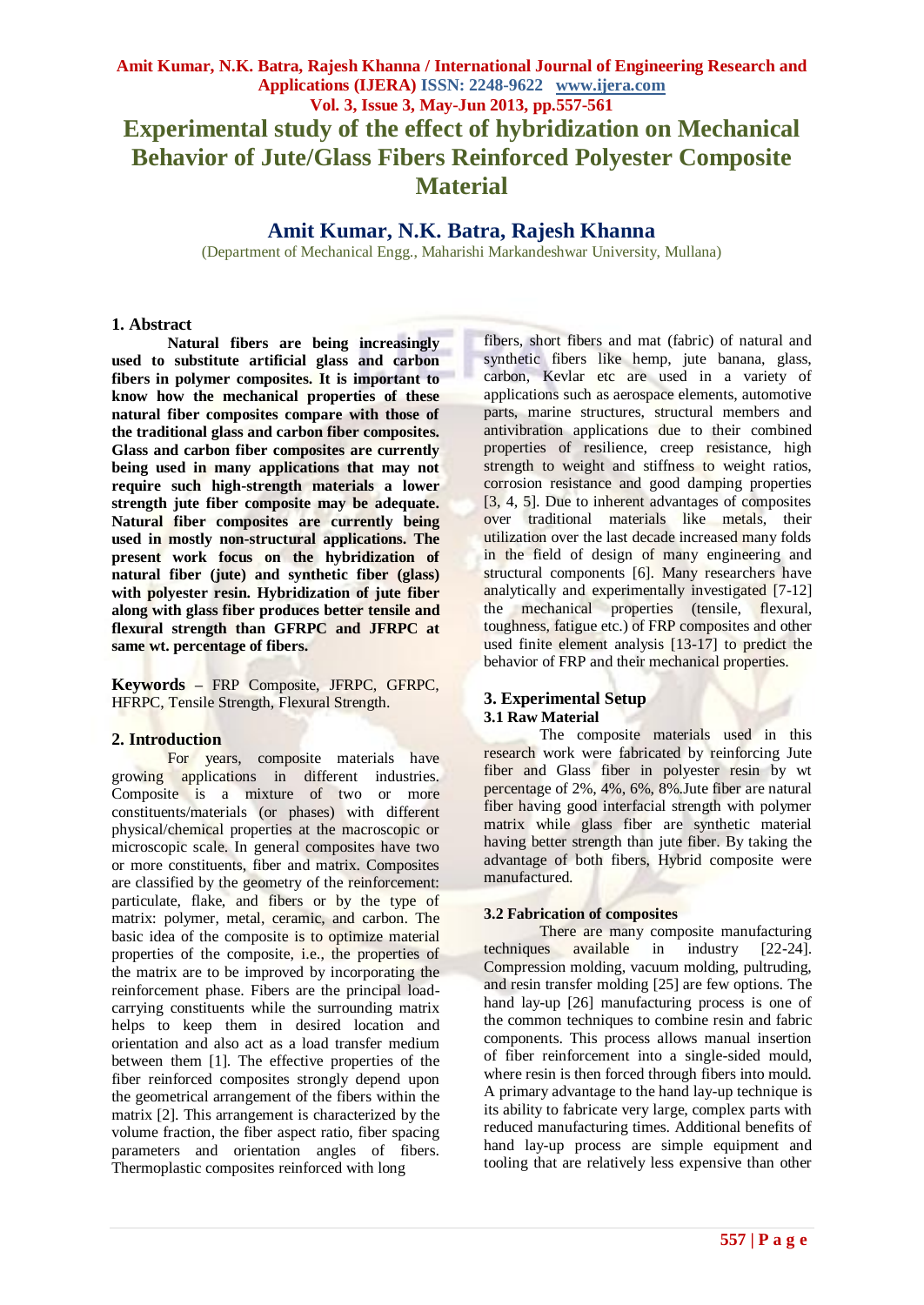manufacturing processes. All composite specimens were manufactured using hand lay-up process.

#### **3.3 Test specimens**

The composite specimens were produced in rectangular size as per ASTM standards, ASTM D638 (160x19x4.5 mm) for tensile tests and ASTM D790 (130x12x4 mm) for flexural tests as shown in Figure:





**Fig. 1: Test Specimen**

## **4. Test Apparatus and Procedure**

All experimental tests were carried out at central institute of plastic engineering and technology (CIPET) Panipat, Haryana.



**Fig. 2: Autograph Machine**

## **4.1 Tensile test**

The tensile tests were conducted on Autograph Machine. These tests were carried out on rectangular specimens (160x19x4.5 mm) at room temperature. Specimens were placed in the grips and were and pulled until failure. The test speed was 5mm/min as per ASTM D638 and an extensometer/strain gauge was used to determine the elongation and tensile modulus. Fig. 3 shows the tensile testing apparatus for the various composites.



**Fig. 3: Tensile Test**

#### **4.2 Flexural test**

Flexural testing was carried on rectangular specimens  $(130x12x4$  mm) of composite using Autograph Machine at ambient temperature according to the procedure described in ASTM D-790. The test was initiated by applying the load on the specimen at the specified rate. The deflection was measured by a gauge under the specimen in contact with it in the center of the support span. Fig.4 shows the flexural testing apparatus for the various composites.



**Fig. 4: Flexural Test**

## **5. Experimental Results**

The tensile strength and bending strength of FRP having different wt. % of jute fiber and glass fiber is shown in table. The experimental results shows that tensile strength of polyester resin increases with increasing wt. % of reinforced fiber also the tensile strength of GFRPC is much more than the tensile strength of JFRPC.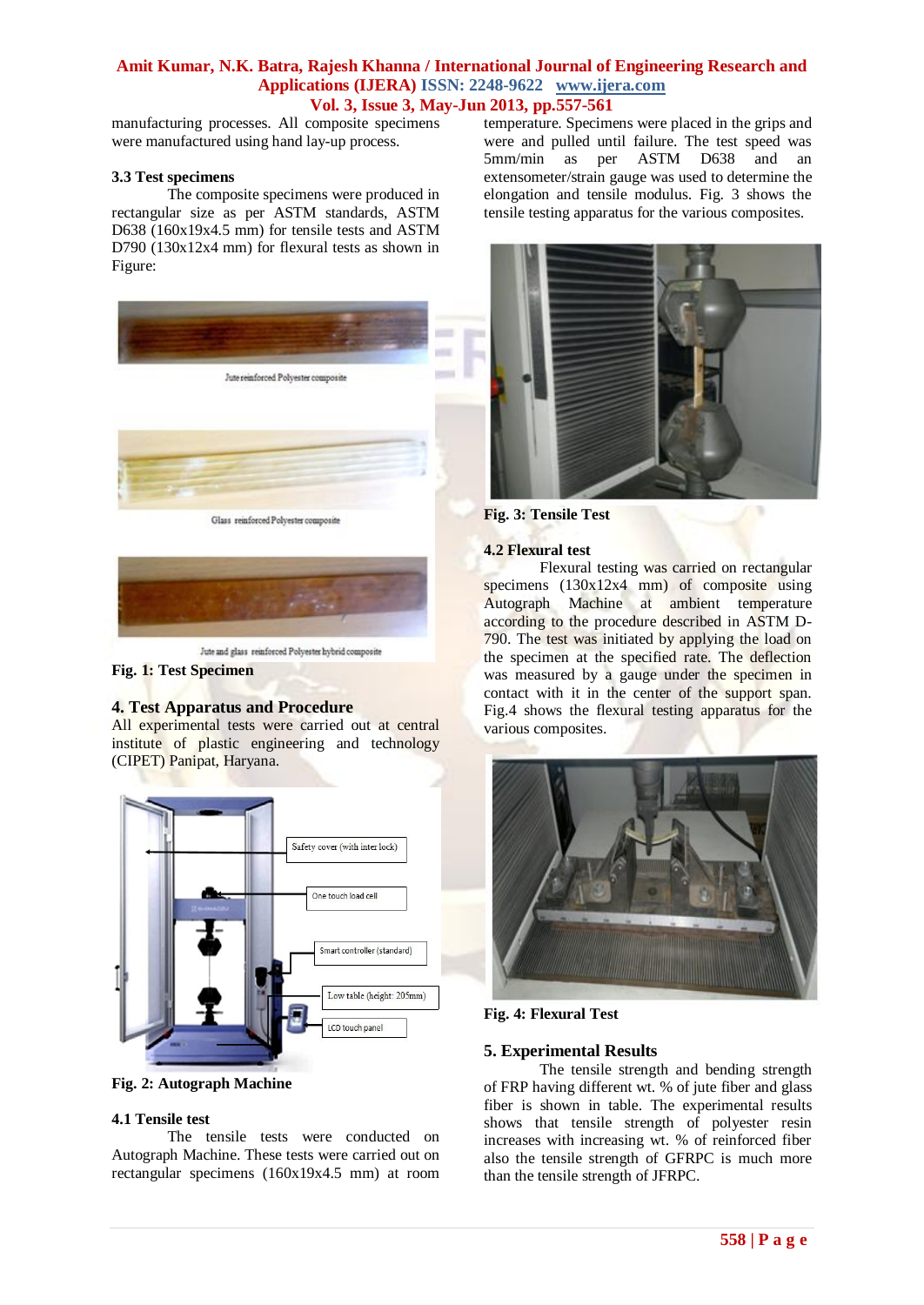| Composite         | Tensile              | Flexural             |
|-------------------|----------------------|----------------------|
|                   | Strength             | Strength             |
|                   | (N/mm <sup>2</sup> ) | (N/mm <sup>2</sup> ) |
| PP                | 20.82                | 30.46                |
| 2% JFRPC          | 30.5                 | 42.16                |
| 4% JFRPC          | 36.4                 | 64.3                 |
| 6% JFRPC          | 41.2                 | 71.1                 |
| 8% JFRPC          | 45.96                | 82                   |
| 2% GFRPC          | 48.68                | 61.49                |
| 4% GFRPC          | 62.6                 | 68.95                |
| 6% GFRPC          | 68.8                 | 82.98                |
| 8% GFRPC          | 85.69                | 86.64                |
| 4% HFRPC(2%J+2%G) | 63.35                | 71.32                |
| 6% HFRPC(4%J+2%G) | 43.84                | 90                   |
| 6% HFRPC(2%J+4%G) | 74.59                | 95                   |
| 8% HFRPC(6%J+2%G) | 59.02                | 84                   |
| 8% HFRPC(2%J+6%G) | 78.95                | 102.83               |

**Table 1: Strengths of FRP Composites**



**Fig. 5: Stress v/s Strain for Tensile Strength of JFRPC**



**Fig. 6: Stress v/s Strain for Tensile Strength of GFRPC**



**Fig. 7: Stress v/s Strain for Flexural Strength of JFRPC**



**Fig. 8: Stress v/s Strain for Flexural Strength of GFRPC**

## **6. Comparison between JFRPC, GFRPC and HFRPC**

In the present research work comparison b/w the tensile and flexural strength of JFRPC, GFRPC and HFRPC having 4%, 6% and 8% wt percentage of reinforced fiber is done.

## **6.1 Comparison of Tensile Strength of JFRPC, GFRPC and HFRPC**

The comparison of tensile strength of hybrid composite with different wt percentage of jute fiber and glass fiber with jute fiber FRP and with glass fiber FRP were shown in the figures.

It was found that hybridization of FRP results in increasing the tensile strength of FRP at relatively lower cost than glass fiber reinforced polyester composite. It was concluded that just by reinforcing 2% jute fiber in glass fiber reinforced polyester composite the tensile strength of composite increase as comparison to the pure glass fiber reinforced composite.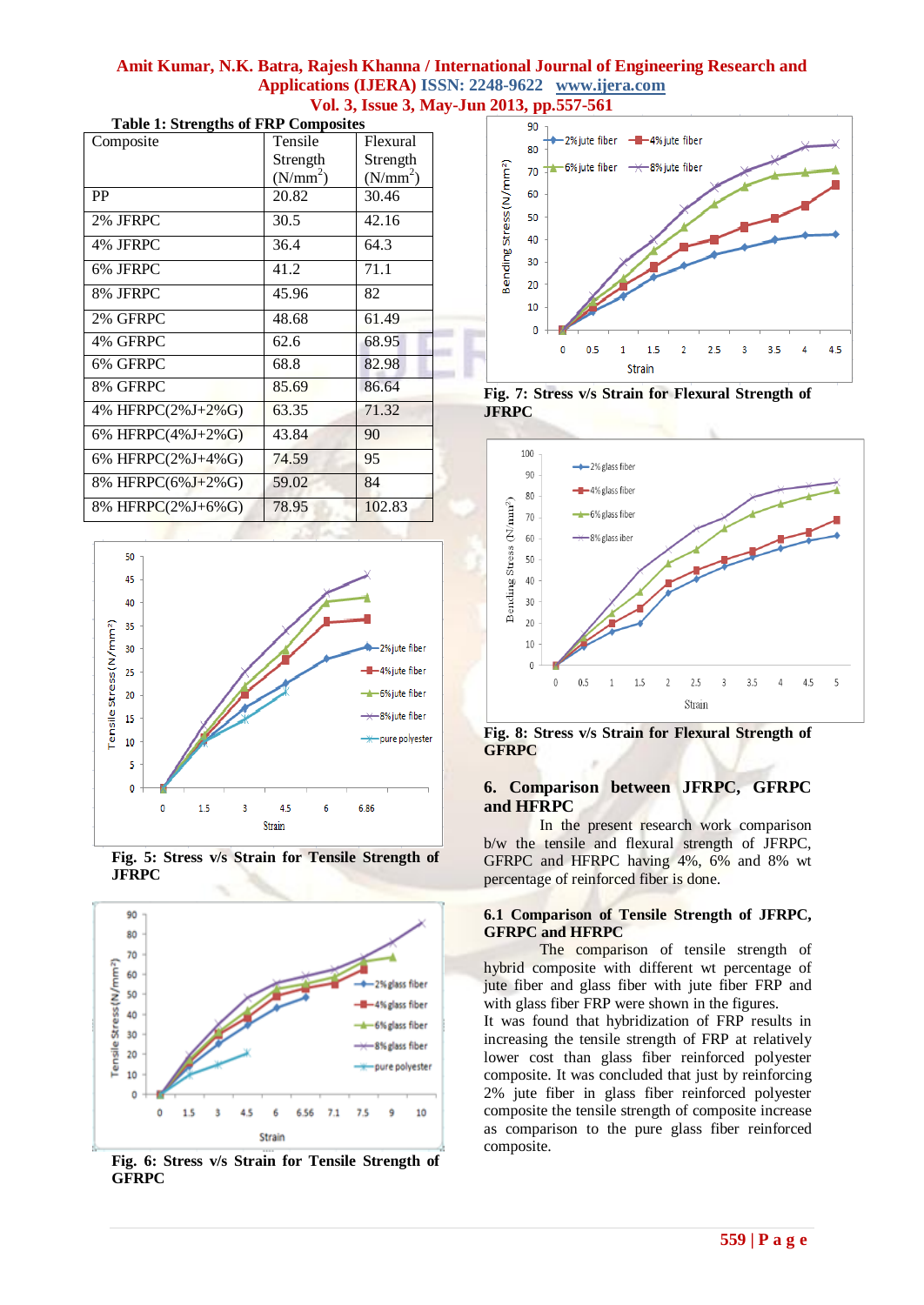

**Fig. 9: Comparison of Tensile Strength of FRP at 4% reinforcement**



**Fig. 10: Comparison of Tensile Strength of FRP at 6% reinforcement**



**Fig. 11: Comparison of Tensile Strength of FRP at 8% reinforcement**

## **6.2 Comparison of Flexural Strength of JFRPC, GFRPC and HFRPC:**

The comparison of flexural strength of hybrid composite with different wt percentage of jute fiber and glass fiber with jute fiber FRP and with glass fiber FRP were shown in the figures.

The experimental results represent that flexural strength can be improved by hybridization of glass fiber and jute fiber with polyester matrix as comparison to single fiber reinforced polyester composite (JFRPC and GFRPC). It may be due to the collective effect of properties of jute fiber and glass fiber with polyester matrix. The results obtained exclaim that Flexural Strength can be improved by reinforcement of biodegradable jute fiber along with glass fiber in polyester matrix.







**Fig. 13: Comparison of Flexural Strength of FRP at 6% reinforcement**



**Fig. 14: Comparison of Tensile Strength of FRP at 8% reinforcement**